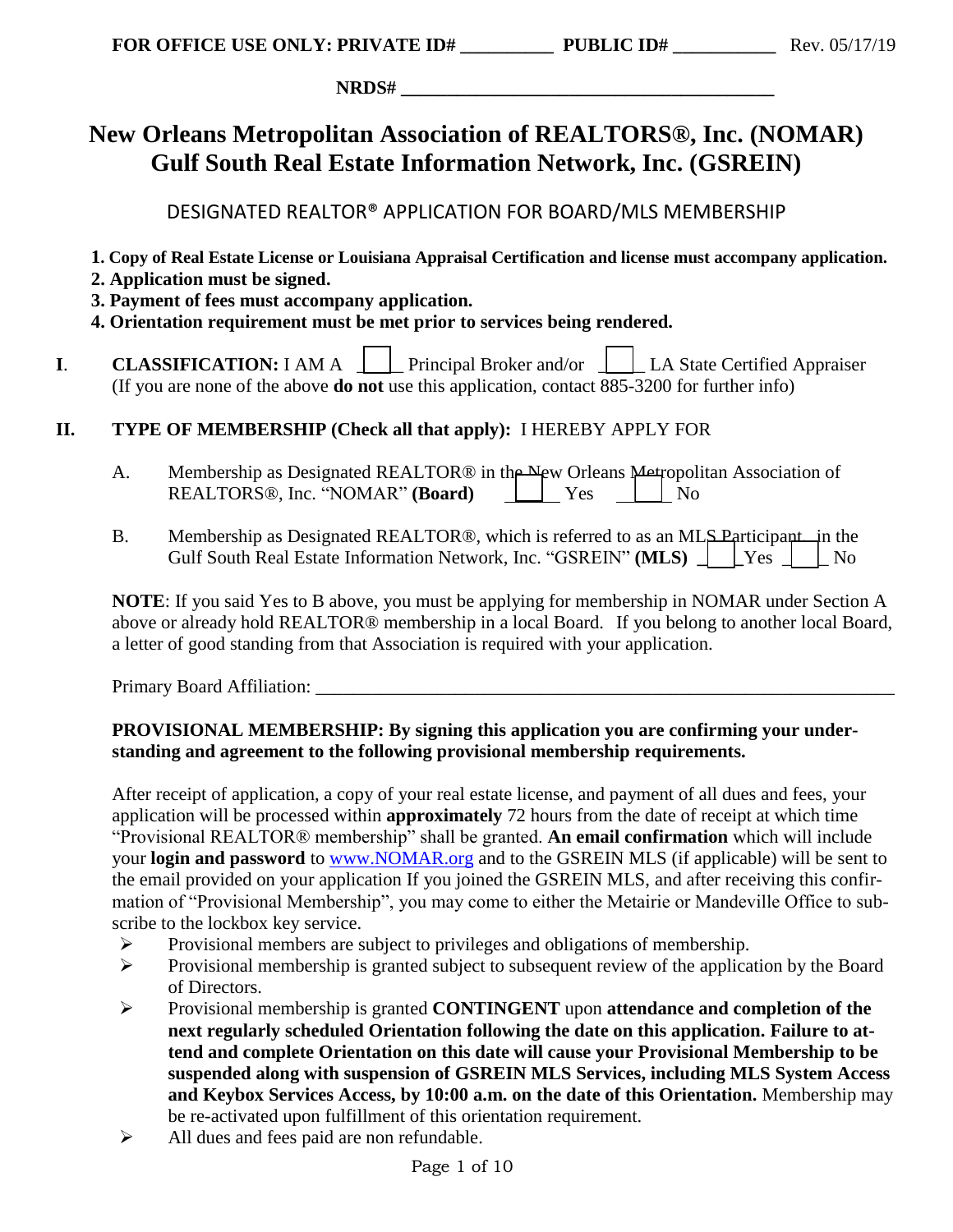| Ш.  |                                                                                                                                                                             | <b>ORIENTATION</b> is a requirement for membership. Live orientation is held monthly at the Metairie fa-<br>cility and by video conference for pre-registered applicants only in the Mandeville Office. If there are<br>no pre-registered applicants, the video conference orientation will not be held. Please check which ori-<br>entation you will<br>Attend: I JAN I FEB I MAR I APR I MAY I JUN I JUL I AUGI SEP I OCT I NOV DEC |            |     |      |  |  |
|-----|-----------------------------------------------------------------------------------------------------------------------------------------------------------------------------|---------------------------------------------------------------------------------------------------------------------------------------------------------------------------------------------------------------------------------------------------------------------------------------------------------------------------------------------------------------------------------------------------------------------------------------|------------|-----|------|--|--|
|     | Metairie Office 3645 N. I-10 Service Rd (corner Division and the N Service Rd)<br>Mandeville Office 4350 Hwy 22, Ste. J (next to Rouses in the Beau Marche Shopping Center) |                                                                                                                                                                                                                                                                                                                                                                                                                                       |            |     |      |  |  |
| IV. | <b>GENERAL INFORMATION</b>                                                                                                                                                  |                                                                                                                                                                                                                                                                                                                                                                                                                                       |            |     |      |  |  |
|     | А.                                                                                                                                                                          | Have you belonged to a REALTOR® Association in the past? $\Box$ Yes $\Box$ No                                                                                                                                                                                                                                                                                                                                                         |            |     |      |  |  |
|     |                                                                                                                                                                             |                                                                                                                                                                                                                                                                                                                                                                                                                                       |            |     |      |  |  |
|     | <b>B.</b>                                                                                                                                                                   | Name:<br>(Name as it appears on LA State License)                                                                                                                                                                                                                                                                                                                                                                                     |            |     |      |  |  |
|     | C.                                                                                                                                                                          |                                                                                                                                                                                                                                                                                                                                                                                                                                       |            |     |      |  |  |
|     |                                                                                                                                                                             | Alien Registration or Green Card #                                                                                                                                                                                                                                                                                                                                                                                                    |            |     |      |  |  |
|     | C.                                                                                                                                                                          |                                                                                                                                                                                                                                                                                                                                                                                                                                       |            |     |      |  |  |
|     | D.                                                                                                                                                                          |                                                                                                                                                                                                                                                                                                                                                                                                                                       |            |     |      |  |  |
|     | Ε.                                                                                                                                                                          |                                                                                                                                                                                                                                                                                                                                                                                                                                       |            |     |      |  |  |
|     | F.                                                                                                                                                                          |                                                                                                                                                                                                                                                                                                                                                                                                                                       |            |     |      |  |  |
|     | G.                                                                                                                                                                          | Firm: Firm:                                                                                                                                                                                                                                                                                                                                                                                                                           |            |     |      |  |  |
|     | Η.                                                                                                                                                                          | (Municipal Address)                                                                                                                                                                                                                                                                                                                                                                                                                   |            |     |      |  |  |
|     | I.                                                                                                                                                                          |                                                                                                                                                                                                                                                                                                                                                                                                                                       |            |     |      |  |  |
|     | J.                                                                                                                                                                          |                                                                                                                                                                                                                                                                                                                                                                                                                                       |            |     |      |  |  |
|     | K.                                                                                                                                                                          | Home Address: _________________________________City:___________________State:______Zip:_____________                                                                                                                                                                                                                                                                                                                                  |            |     |      |  |  |
|     | L                                                                                                                                                                           | (Municipal Address)                                                                                                                                                                                                                                                                                                                                                                                                                   |            |     |      |  |  |
|     | M.                                                                                                                                                                          | Preferred e-mail (REQUIRED):                                                                                                                                                                                                                                                                                                                                                                                                          |            |     |      |  |  |
|     | N.                                                                                                                                                                          | Preferred billing type: Mail Le-mail                                                                                                                                                                                                                                                                                                                                                                                                  |            |     |      |  |  |
|     | O.                                                                                                                                                                          | Preferred Communication: FAX MAIL E-MAIL                                                                                                                                                                                                                                                                                                                                                                                              |            |     |      |  |  |
|     | P.                                                                                                                                                                          | Pref. Mail:<br>Ofc<br>Home                                                                                                                                                                                                                                                                                                                                                                                                            | Pref. Fax: | Ofc | Home |  |  |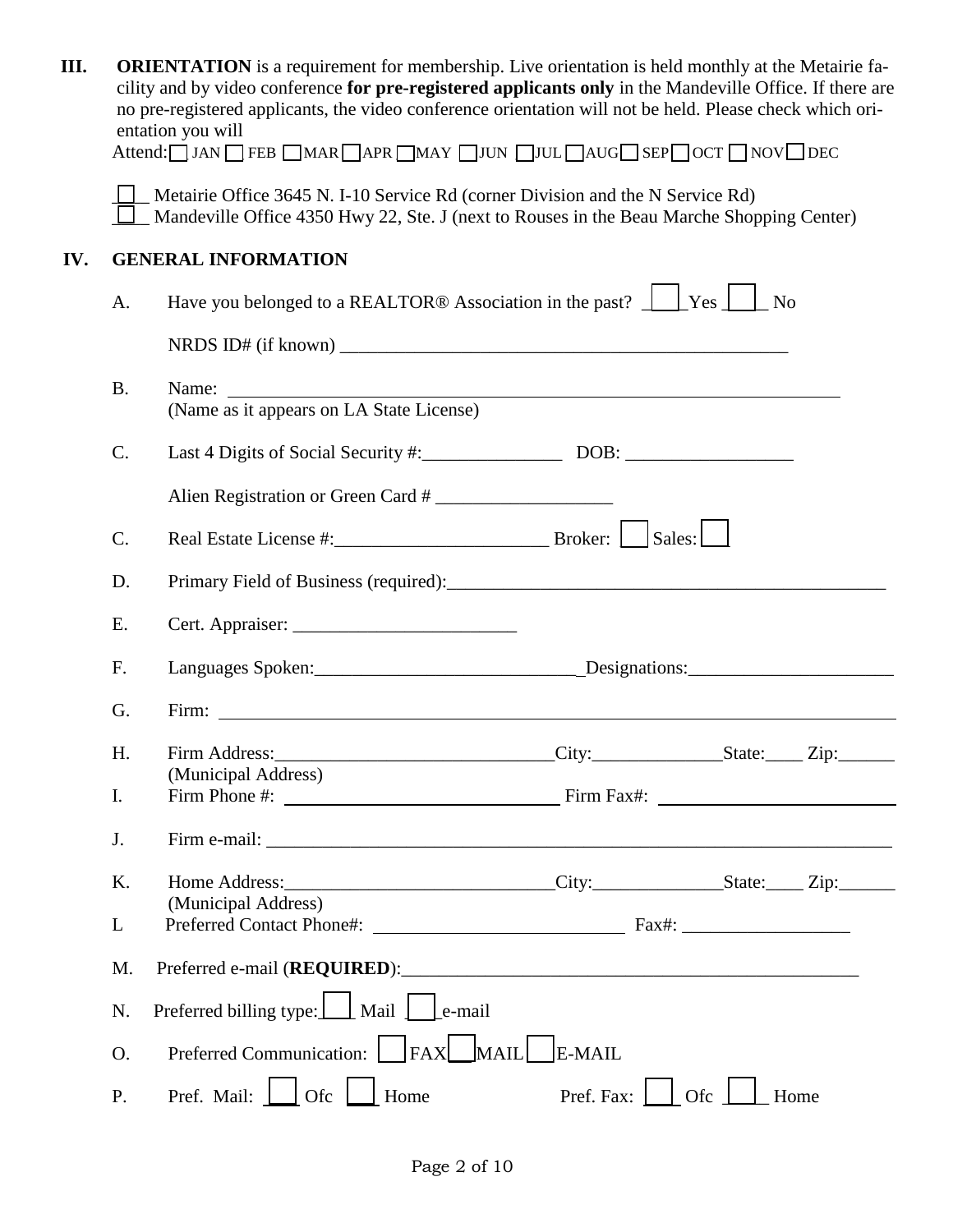Q. **Communication Authorization:** I authorize NOMAR, GSREIN, CID, WCR, IREM, or other Divisions or Councils which I may subscribe as a member to communicate information to me via Fax, Mail and Email at the addresses and phone numbers provided and any subsequent numbers or addresses which applicant provides. Please remember to provide us with changes in address, phone, fax or email so we can keep your information current and provide timely communication to you.

R.. To add Branch Offices to GSREIN request an MLS Branch Office Participation Agreement.

#### **V. LICENSEES**

Designated REALTORS® are responsible for dues for each license that they hold. If your licensee(s) do not join the Board or MLS within 60 days of your membership approval, you become responsible for dues for them as non-members.

Please list **ALL** licensees which you sponsor (use separate sheet if necessary)

| Name | Brkr/Slsmn/Cert. Apprais. License # |  |
|------|-------------------------------------|--|
|      |                                     |  |
|      |                                     |  |
|      |                                     |  |
|      |                                     |  |
|      |                                     |  |
|      |                                     |  |
|      |                                     |  |

#### **VI. HISTORY**

A. List all Boards of REALTORS® to which you now belong as a REALTOR® or MLS Member.

 $\frac{1}{2}$  ,  $\frac{1}{2}$  ,  $\frac{1}{2}$  ,  $\frac{1}{2}$  ,  $\frac{1}{2}$  ,  $\frac{1}{2}$  ,  $\frac{1}{2}$  ,  $\frac{1}{2}$  ,  $\frac{1}{2}$  ,  $\frac{1}{2}$ 

 $\frac{1}{2}$ 

B. List all Boards of REALTORS® to which you previously belonged

| $\mathcal{C}$ . | Have you ever been disciplined by any of the above? $H \hookrightarrow \infty$ , please attach copies of the Discipline<br>or a narrative of explanation.<br>Yes<br>No                                                                    |
|-----------------|-------------------------------------------------------------------------------------------------------------------------------------------------------------------------------------------------------------------------------------------|
| D.              | Have you ever been disciplined by a State Licensing Agency? If yes, please attach copies of the<br>Discipline or a narrative of explanation.<br>Yes<br>N <sub>0</sub>                                                                     |
| E.              | Do you have any record of judgements by a Court or other lawful authority within the past three<br>$(3)$ years?<br>Yes<br>Civil Rights Laws<br>N <sub>o</sub><br><b>Real Estate Licensing Laws</b><br>Yes<br>No<br>Other Laws prohibiting |
|                 | Unprofessional conduct<br>N <sub>o</sub><br>Yes<br>Code of Ethics Violations<br>Yes<br>No<br>Yes<br>N <sub>o</sub><br><b>Pending Ethics Complaints</b>                                                                                    |
|                 | Pending Arbitration Req.<br>Yes<br>N <sub>o</sub><br><b>Unpaid Arbitration Awards</b><br>Yes<br>No                                                                                                                                        |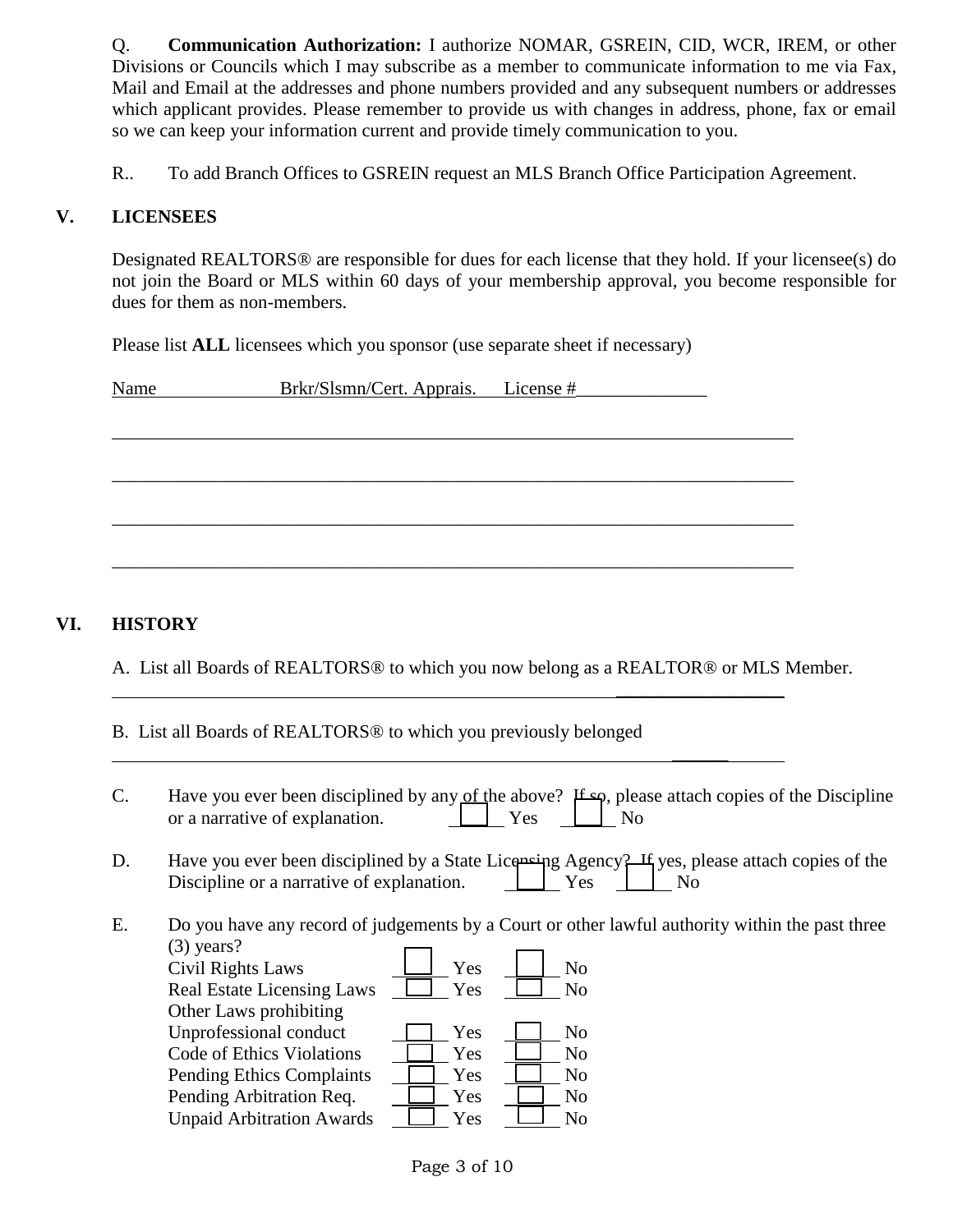#### **VII. ARBITRATION AGREEMENT AND ADHERANCE TO POLICIES**

As a condition of Membership in the New Orleans Metropolitan Association of REALTORS®, Inc. or the Gulf South Real Estate Information Network, Inc., either as a Designated REALTOR® or MLS Participant:

- A. I hereby agree for myself and the firm for which I act, to binding Arbitration of disputes as defined in and provided for in the *Code of Ethics and Arbitration Manual* of the NATIONAL ASSOCIATION OF REALTORS® with any member of the New Orleans Metropolitan Association of REALTORS®, Inc., the Gulf South Real Estate Information Network, Inc., or the Louisiana REALTORS® Association in accordance with the rules and regulations, or any client covered by the Association rules and regulations.
- B. Further, I agree to binding Arbitration of disputes as defined in and provided for in the *Code of Ethics and Arbitration Manual* of the NATIONAL ASSOCIATION OF REALTORS® and in accordance with the Gulf South Real Estate Information Network, Inc. or with any other MLS Participant or Subscriber of any Board/Association MLS which shares a common database with the Gulf South Real Estate Information Network, Inc. through a Regional Agreement.
- C. NO REFUND. I understand that my dues and MLS Fees are non-refundable. In the event I fail to maintain eligibility for membership or for MLS Services for any reason under the Bylaws or MLS Rules and Regulations, including but not limited to discipline by the MLS, I understand I will not be entitled to a refund of my dues or fees.
- D. AUTHORIZATION TO RELEASE AND USE INFORMATION AND WAIVER. I am familiar with the Qualification and Election Provisions and the Bylaws of NOMAR and GSREIN and authorize the New Orleans Metropolitan Association of REALTORS®, Inc. and/or the GSREIN MLS or its representatives to verify any information in this application including contacting any Board/Association/MLS, the Louisiana Real Estate Commission, and any current or past broker or business associates. I further authorize any Board/Association/MLS in which I have been a member or MLS Participant/Subscriber to release all membership and disciplinary records to the New Orleans Metropolitan Association of REALTORS®, Inc. and/or the Gulf South Real Estate Information Network, Inc. I further authorize NOMAR or GSREIN use this information in determining future disciplinary sanctions. I waive any cause of action including, but not limited to slander, libel or defamation of character resulting from such verification, evaluation or other processing of this application or use of the information gathered by NOMAR, GSREIN, their agents, employees, committees or members.
- E. I agree that should I cease to be a REALTOR® I will discontinue use of the term REALTOR® in all certificates, signs, seals or any other medium.
- F. I understand my requirement of attendance at new member Orientation as outlined under Provisional Membership.
- G. By becoming and remaining a member, I agree to become familiar with and abide by the Constitution, Bylaws, *Code of Ethics and Arbitration Manual,* and any other rule as from time to time amended of the NATIONAL ASSOCIATION OF REALTORS®, the Louisiana REALTORS® Association, the New Orleans Metropolitan Association of REALTORS®, and the Gulf South Real Estate Information Network.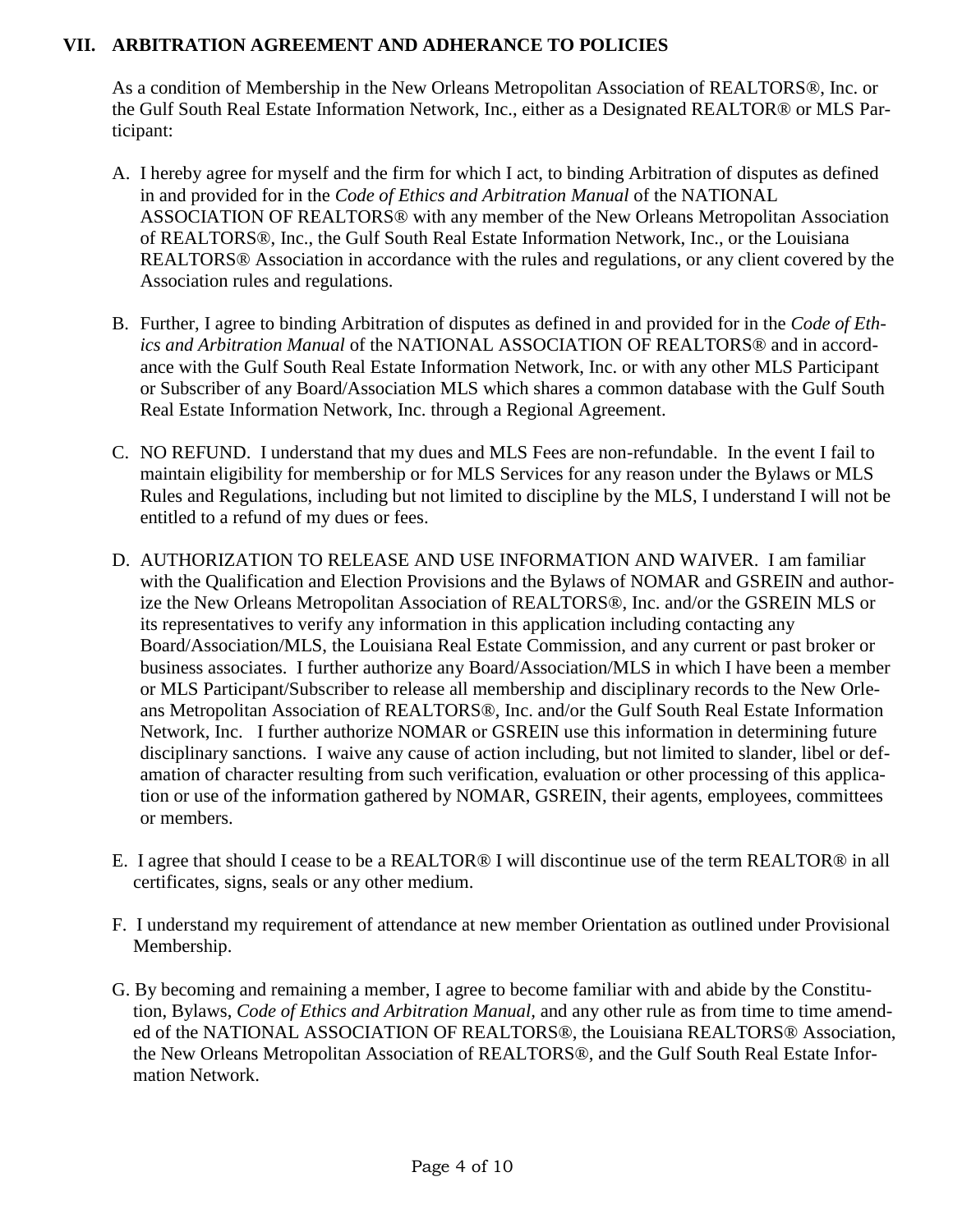#### **VIII. MLS AGREEMENT (For GSREIN Applicants)**

For and in consideration of the services and payments hereinafter provided, the parties agree as follows:

#### (1) The term **"Participant"** in a Board Multiple Listing Service is defined, as follows:

Any REALTOR® of this or any other Board who is a principal, partner, corporate officer, or branch office manager acting on behalf of a principal, without further qualification, except as otherwise stipulated in these bylaws, shall be eligible to participate in Multiple Listing upon agreeing in writing to conform to the rules and regulations thereof and to pay the costs incidental thereto.\* However, under no circumstances is any individual or firm, regardless of membership status, entitled to Multiple Listing Service "membership" or "participation" unless they hold a current, valid real estate broker's license and offer or accept compensation to and from other Participants or are licensed or certified by an appropriate state regulatory agency to engage in the appraisal of real property.\*\* Use of information developed by or published by a Board Multiple Listing Service is strictly limited to the activities authorized under a Participant's licensure(s) or certification and unauthorized uses are prohibited. Further, none of the foregoing is intended to convey "participation" or "membership" or any right of access to information developed by or published by a Board Multiple Listing Service where access to such information is prohibited by law. (Amended 11/08)

**Note:** Mere possession of a broker's license is not sufficient to qualify for MLS participation. Rather, the requirement that an individual or firm 'offers or accepts cooperation and compensation' means that the Participant actively endeavors during the operation of its real estate business to list real property of the type listed on the MLS and/or to accept offers of cooperation and compensation made by listing brokers or agents in the MLS. "Actively" means on a continual and on-going basis during the operation of the Participant's real estate business. The "'actively" requirement is not intended to preclude MLS participation by a Participant or potential Participant that operates a real estate business on a part time, seasonal, or similarly time-limited basis or that has its business interrupted by periods of relative inactivity occasioned by market conditions. Similarly, the requirement is not intended to deny MLS participation to a Participant or potential Participant who has not achieved a minimum number of transactions despite good faith efforts. Nor is it intended to permit an MLS to deny participation based on the level of service provided by the Participant or potential Participant as long as the level of service satisfies state law.

The key is that the Participant or potential Participant actively endeavors to make or accept offers of cooperation and compensation with respect to properties of the type that are listed on the MLS in which participation is sought. This requirement does not permit an MLS to deny participation to a Participant or potential Participant that operates a Virtual Office Website ("VOW") (including a VOW that the Participant uses to refer customers to other Participants) if the Participant or potential Participant actively endeavors to make or accept offers of cooperation and compensation. An MLS may evaluate whether a Participant or potential Participant "actively endeavors during the operation of its real estate business" to "offer or accept cooperation and compensation" only if the MLS has a reasonable basis to believe that the Participant or potential Participant is in fact not doing so. The membership requirement shall be applied on a nondiscriminatory manner to all Participants and potential Participants. (Adopted 11/08)

The term **"Subscriber"** in a Board Multiple Listing Service is defined, as follows: REALTORS® who are non-principal brokers, sales licensees, licensed and certified real estate appraisers, or Non-REALTORS® who are non-principal brokers or sales licensees affiliated with an MLS Participant.

(2) Participant and his agent(s) agree to abide by the rules and regulations of the MLS service and further agree and acknowledge that all MLS data and photos are the exclusive property of NOMAR/GSREIN, which data and photos are provided for the use of participant and his agents and it may not be sold, assigned or transferred, in any form, to others by participant or its agents.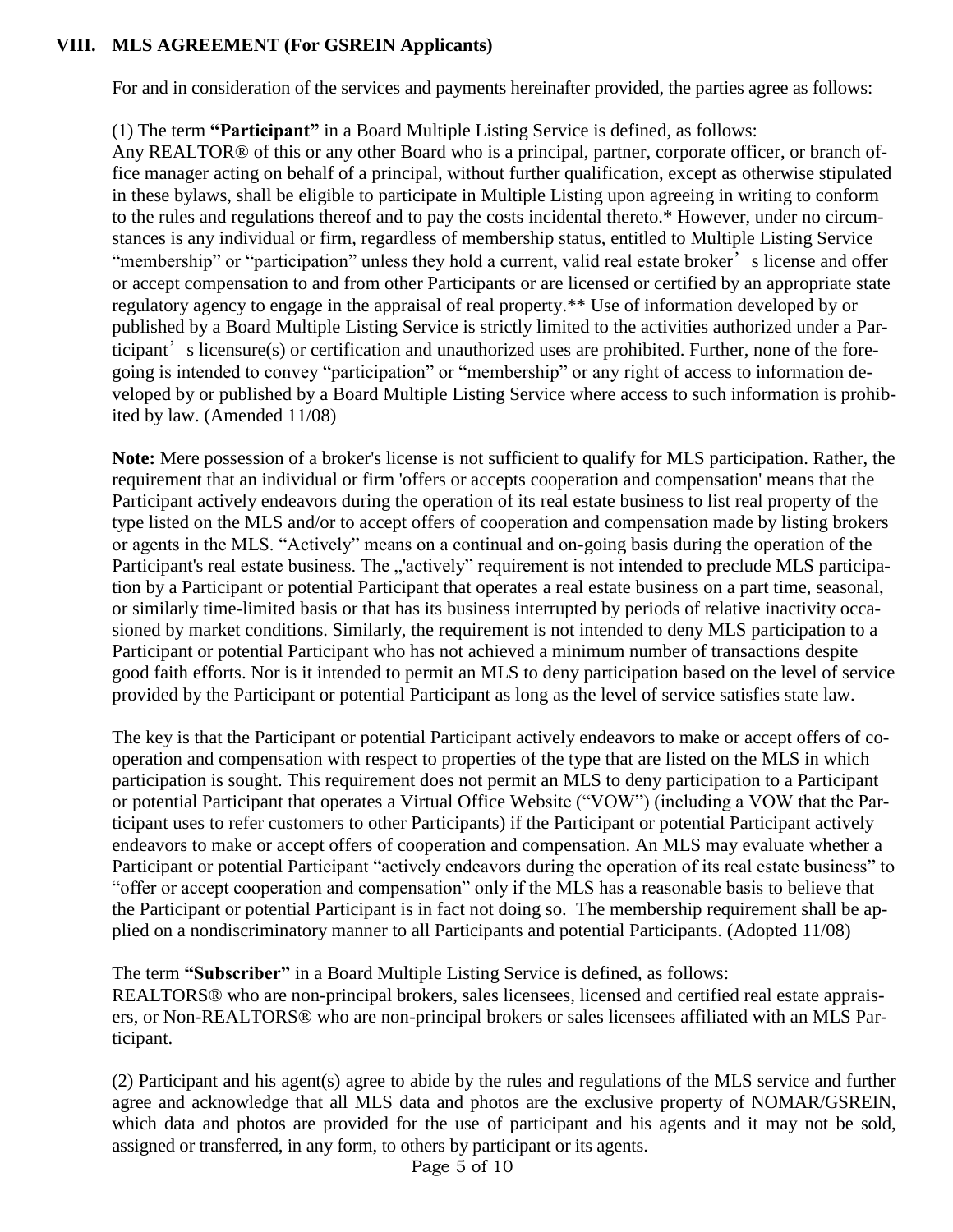(3) Participant is required to be a principal and must hold a current, valid real estate broker's license and be capable of accepting and offering cooperation and compensation to other MLS Participants; or are licensed and certified by the Louisiana Real Estate Commission to engage in the appraisal of real property.

(4) Participant and his agents acknowledge that the software used to provide on-line access to GSREIN MLS data, including the accompanying documentation, is confidential and constitutes trade secrets of Interealty. Participant and his agents agree not to disclose, disseminate or copy the computer programs or related documentation provided under this agreement, and further agree to abide by the terms and conditions of the master agreement executed between NOMAR/GSREIN and Interealty.

(5) Participant and his agents acknowledge that the information contained in the MLS is owned by the N.O. Metropolitan Association of REALTORS®, Inc. and no user may, nor may they authorize or allow anyone to, download the user's active listings, sold listing data or any other information contained in the MLS for recommercialization (resale) or any other purpose not authorized in writing by NOMAR/GSREIN.

(6) Participant and his agent(s) acknowledge that the Core Services subscribed to are as defined below:

Core Services are defined as electronic access to the Multiple Listing Service which provides:

- Current listing information
- Information communicating compensation to potential cooperating brokers

(7) I, the undersigned broker (MLS Participant), herewith request and authorize the Gulf South Real Estate Information Network, Inc. to send our clients listing property information to be placed on the Internet. We warrant that our listing client has properly authorized their property to be placed on the Internet and agree to indemnify, defend, and hold the New Orleans Metropolitan Association of REALTORS®, Inc. and the Gulf South Real Estate Information Network, Inc. harmless from any claims arising out of this request. Those listings to be placed on the Internet will be properly identified by placing a "Y(es)" in the MLS field labeled Internet and IDX. *Contact us for recommended language to be included in your listing agreement.* 

Participants listings will be transmitted by the service to the following unless Participant opts out in writing to GSREIN:

- a) Internet Data Exchange (IDX)\*
- b) New Orleans Metropolitan Association of REALTORS® web site
- c) Immobel.com NOMAR & GSREIN's (Multi-Lingual) property search engine
- d) REALTOR.com.

\* The right to display listing information pursuant to IDX is limited to Participants who are REALTORS®. You're listings will automatically be displayed on IDX. In order to download listings on your web site through IDX, you will need to execute the IDX Access Agreement. Contact the MLS Department at 885-3200 for information on executing an IDX Access Agreement.

#### **In further consideration of the foregoing, the MLS Participant agrees as follows:**

(8) An ENTRANCE FEE, first quarter's service fee, plus all user fees, must accompany application. Any past delinquent GSREIN/NOMAR accounts must be brought current.

(9) QUARTERLY SERVICE FEE - Participant must pay a service fee quarterly, per office, and per branch office, within the areas in which the Association provides MLS services (includes unlimited on-line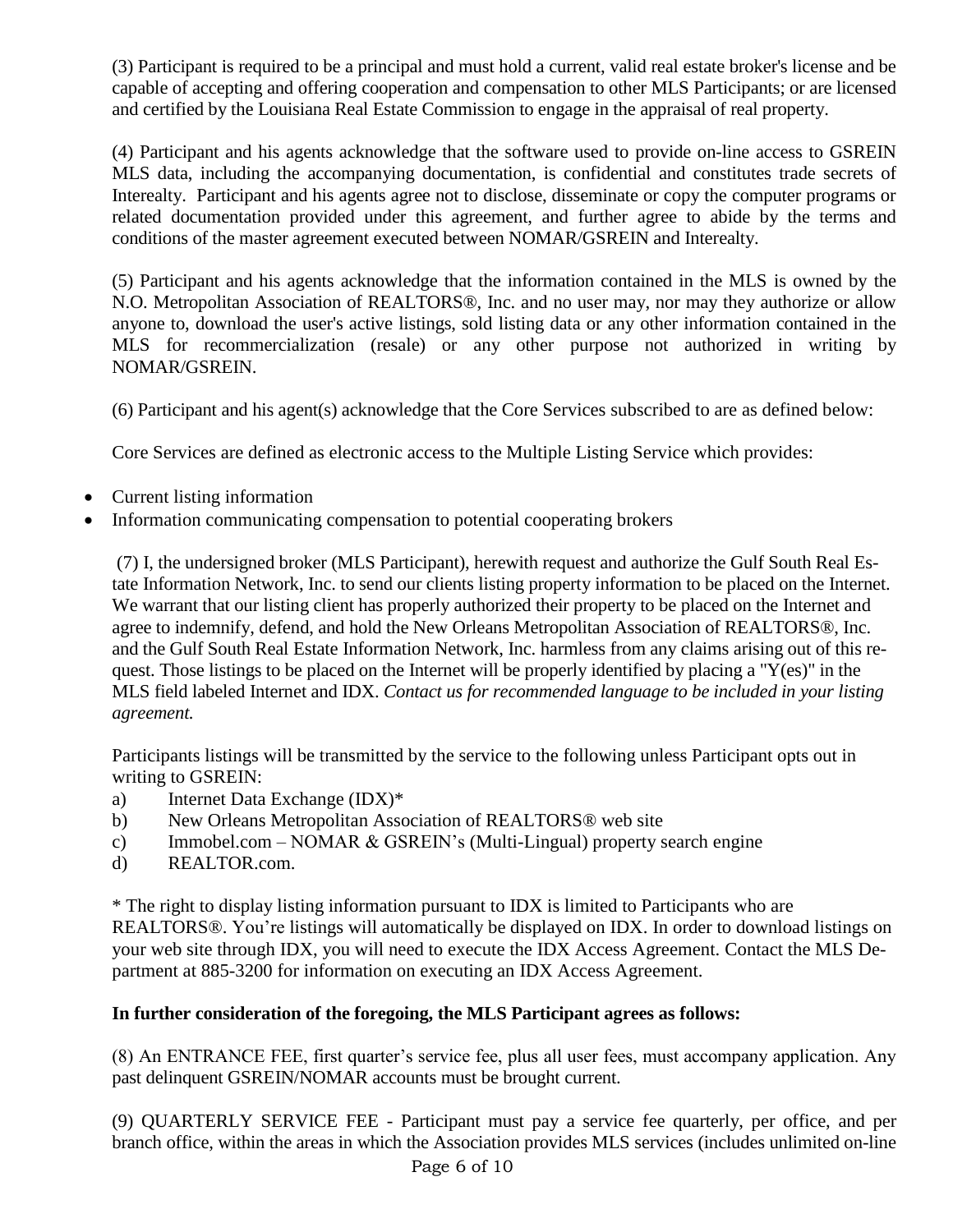access.) Accounts must be paid by the 15th of each month. If not paid by the 15th, a delinquent fee of \$25 will be assessed. If account is not paid by the 25th of the first month of the quarter, service will be terminated. In order to rejoin MLS, the initial application procedure would apply.

(10) SUBSCRIBER/USER FEE - In addition to the above, Participant/Subscriber shall pay a Subscriber User Fee per agent in each office. The Subscriber User Fee entitles the Subscriber to an MLS access ID number. GSREIN shall invoice Subscribers the beginning of June for the fiscal year July - June. The User Fee is payable on June 1st and becomes delinquent if not paid by June 30th. As of July 1st a 25% delinquent fee will be assessed. In the event Subscriber becomes delinquent in his/her user fees, Subscriber's MLS on-line access will be immediately discontinued. After July 1st, but before July 15th, a delinquent list will be sent to each broker to identify those subscribers who have not yet paid, and notifying the broker that failure to pay the current fee and delinquent fee will result in termination of the brokers MLS service on August 1st. Since the Participant is responsible for the annual user fee times the numbers of licensees in his office, the Participant is responsible for these fees. Failure to pay the user fees within the prescribed time frame after being notified of the delinquency will be cause for the Participant's service to be terminated. In order to rejoin MLS, the initial application procedure would apply and Participant/Subscriber shall be responsible to pay GSREIN the appropriate fees in order to bring the account current, including delinquent fees.

(11) ROSTER - Participant agrees to furnish GSREIN with the address of each office and branch office, and with a current roster of all agents. This roster is to include the name and license number of each agent. The roster is to be up-dated quarterly.

(12) TERM - The term of this agreement is for a period of one (1) quarter and is to continue on a quarterto-quarter basis thereafter unless cancelled by either party upon thirty (30) days written notice prior to the termination. If service is terminated a new application and entrance fee, quarterly fee, fees for all licensees and any past unpaid invoices must be paid for re-activation of services.

(13) RULES AND REGULATIONS - I understand and agree that by becoming and remaining a Participant/Subscriber to the MLS, I agree to abide by the MLS Rules and Regulations, as from time to time amended, including but not limited to the following:

- A. I agree not to use the MLS data for any purpose other than to market property or support market valuations or appraisals as specifically set forth in the rules.
- B. I agree not to reproduce any portion of the active listing unless specifically authorized under the rules.
- C. I agree not to download MLS Data except as provided in the MLS Rules and Regs.
- D. I agree not to allow anyone other than authorized Participants, their Subscribers and the clerical users as defined in the MLS Rules & Regs to access any computer receiving MLS information. I agree not to transmit the information to any Participants, Subscribers and clerical users not authorized to access the system by the rules. I agree not to use the MLS to create another product except as may be used by the Participant who downloaded the data in compliance with the MLS rules.
- E. I agree I will not give or sell my password/ID to any person nor make it available to any person. I further understand the Louisiana and United States penal Codes prohibit unauthorized access to computer databases. I agree not to allow such unauthorized access by use of my equipment or pass codes.
- F. I understand that the clerical users I have registered may be authorized to have limited access to the MLS for clerical support only. I understand that clerical users are not allowed to use the information in any way other than to provide such information to me. Persons performing any activities that require a real estate license are not eligible for this clerical user classification. I further understand that any violation by a clerical user employed by me, under contract with me or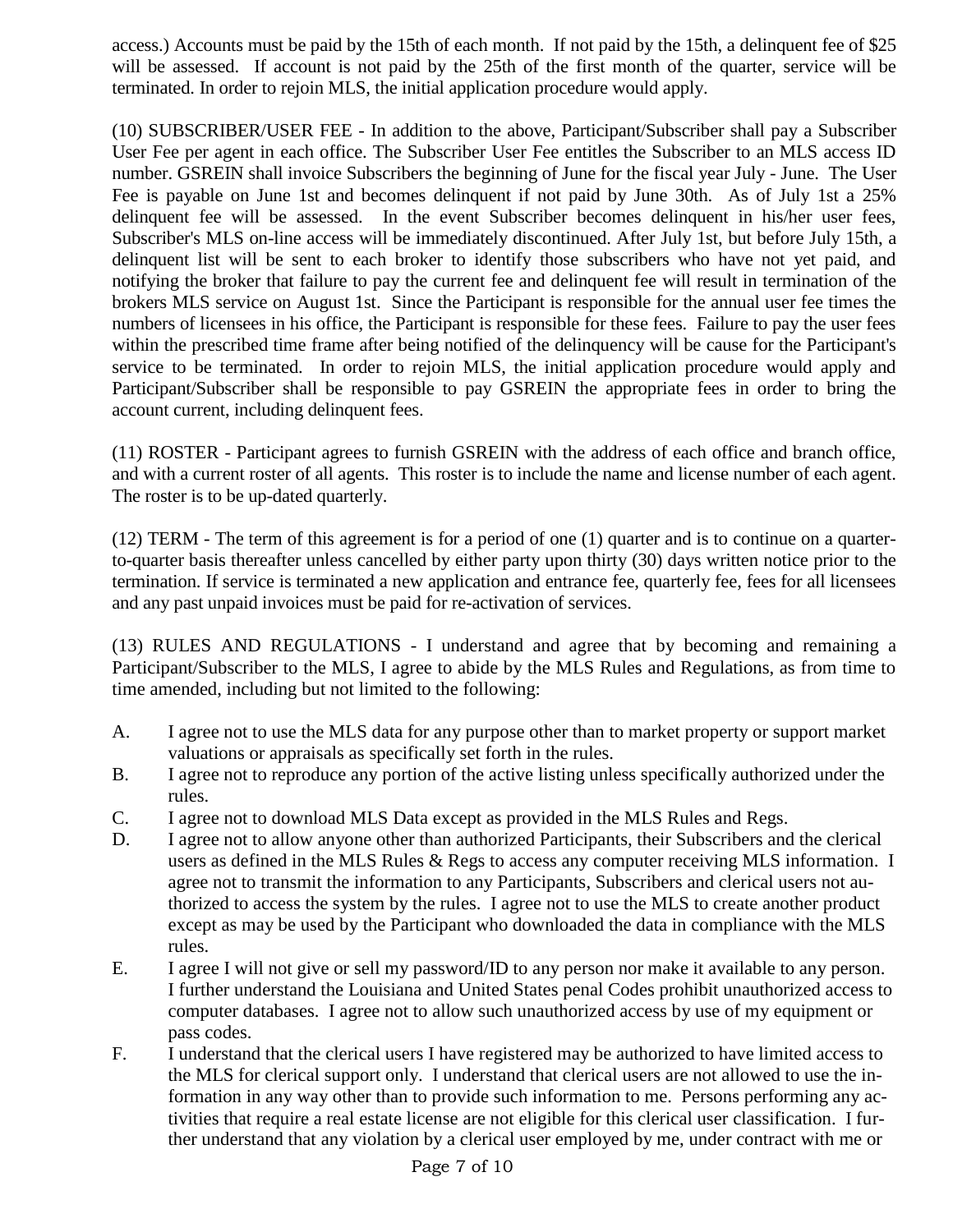used by me is my responsibility and can result in discipline to me and ultimate termination of MLS services to me.

- G. The security of many homeowners in the area depends on the security of the lockbox system. I agree to become familiar with and obey the Lock Box Procedures. I will not lend or make available my lock box key pad to any person, even if an authorized MLS user. I understand that I will be fined \$100.00 if I loan or authorize the use of my key by another individual. I further understand that the Board can incur costs in securing the system if I fail to take adequate measures to protect my keypad and lockbox and that I agree to be responsible for these costs.
- H. I understand and agree that the above statements are in addition to the MLS rules, to which I have also agreed. Violation of any MLS rule may result in discipline, fine and ultimate termination of the Service. In addition, my actions may cause damage to the New Orleans Metropolitan Association of REALTORS®, Inc.; the owner of the MLS and the Board may pursue any legal remedies against me to recover such damages.
- I. In the event Participant/Subscriber becomes delinquent in his/her MLS Fees, Participants/Subscribers MLS access will be immediately discontinued.
- J. Participant/Subscriber agrees and acknowledges that all data and photos contained in the system are owned by NOMAR/GSREIN.

## **IX. DESIGNATED REALTOR® LICENSEE RESPONSIBILITY**

It shall be the responsibility of the Designated REALTOR® (DR) to ensure that licensees and State Certified Appraisers newly affiliated with their firm either meet all of the requirements for membership which include (1) notification to the Association, (2) completion of Application for Membership, (3) payment of appropriate dues and fees, (4) duplicate copy of real estate license, (5) attendance at Board Orientation or DR must submit Non-member dues for such licensees. These requirements must be completed within sixty (60) days of affiliation. Should any new applicant not meet the necessary requirements within the allotted time, the appropriate monies will be returned, less a \$25.00 processing fee which will be retained by The New Orleans Metropolitan Association of REALTORS®, Inc. The Designated REALTOR® will be advised and billed for this licensee as a non-member per the NOMAR bylaws.

## **X. INCOME TAX DEDUCTABILITY NOTICE**

Contributions or gifts to the New Orleans Metropolitan Association of REALTORS®, Inc., the Louisiana REALTORS® Association, the NATIONAL ASSOCIATION OF REALTORS®, MARPAC and LARPAC are not deductible as charitable contributions for Federal Income Tax purposes. However, dues may be tax deductible as ordinary and necessary business expenses. REALTORS® may participate in the PAC by including a voluntary donation on the same check as your dues payment. No contributor will be favored or disfavored by reasons of the amount of his/her contribution or decision not to contribute. Failure to contribute will not effect an individual membership status in NOMAR or GSREIN. Applicants may not use the professional designation of REALTOR® until the Application is approved and membership requirements are completed.

**Communication Authorization: By signing below I consent to receive communications from** New Orleans Metropolitan Association of REALTORS®, Gulf South Real Estate Information Network, NOMAR Commercial Investment Division, LA Commercial Database, National Association of REALTORS®, Louisiana REALTORS®, Women's Council of REALTORS®, CCIM, IREM, and other Divisions or Councils of the REALTOR® Association which I may have a designation or subscribe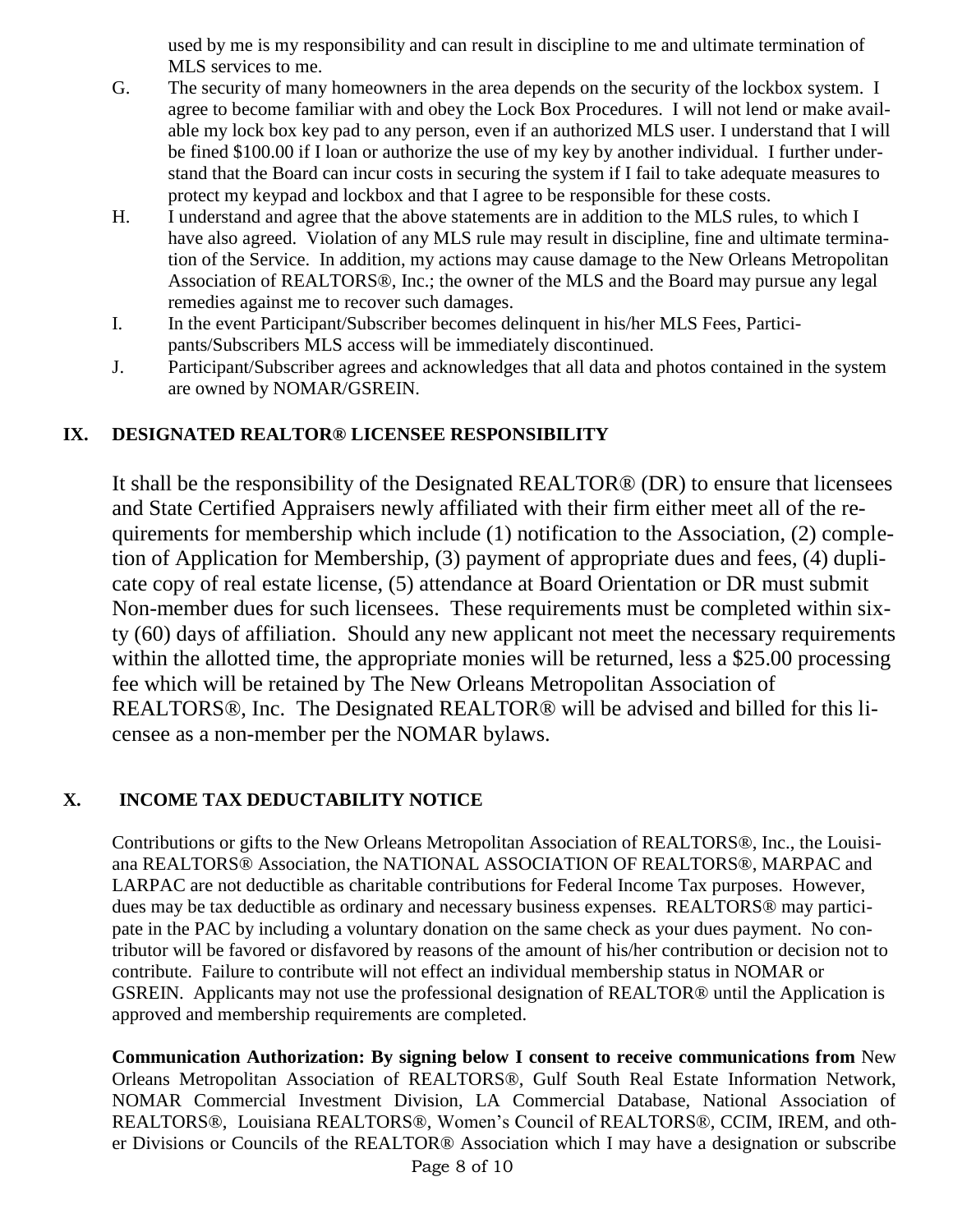as a member, to communicate information to me via Phone, Fax, U.S. Mail and Email at the addresses, phone and fax numbers provided in this application and any subsequent numbers or addresses which applicant provides. **Please remember to provide us with changes in address, phone, fax or email so we can keep your information current and provide timely communication to you.**

**I certify that I have read this agreement, consent thereto, and agree to be bound by the above and foregoing. I certify that the information given in this Application is true, complete and correct.**

**In consideration of granting the applicant Provisional Membership and access to the GSREIN'S MLS and Lock Box System, said Applicant agrees to abide by all rules and regulations, by-laws, and charter provisions of NOMAR and GSREIN and further does agree to hold harmless, indemnify and defend NOMAR and GSREIN from any and all claims or losses which might arise from their failure to do so.**

| <b>Signature of Applicant</b>                                                  |                | Date |  |  |  |
|--------------------------------------------------------------------------------|----------------|------|--|--|--|
| Print Applicant Name                                                           |                |      |  |  |  |
| <b>DUES &amp; FEES PAID:</b>                                                   |                |      |  |  |  |
| <b>NOMAR Entrance Fee</b><br><b>LRA New Member Fee</b>                         | \$             |      |  |  |  |
| <b>NOMAR Dues</b><br><b>LRA</b> Dues<br><b>NAR Dues/Assessments</b>            | \$<br>\$<br>\$ |      |  |  |  |
| Non-Member Fees                                                                | \$             |      |  |  |  |
| <b>LARPAC Contribution</b>                                                     | \$             |      |  |  |  |
| <b>TOTAL BOARD DUES/FEES</b>                                                   |                | \$   |  |  |  |
| <b>MLS</b> Entrance Fee<br>MLS 1 <sup>st</sup> Qtr. Fee                        | \$<br>\$       |      |  |  |  |
| <b>TOTAL MLS FEES</b>                                                          |                | \$   |  |  |  |
| <b>TOTAL AMOUNT PAID</b>                                                       |                |      |  |  |  |
| I authorize the TOTAL AMOUNT PAID to be charged to the credit card as follows: |                |      |  |  |  |
| Discover American Express Expiration Date<br>Master Card<br><b>VISA</b>        |                |      |  |  |  |